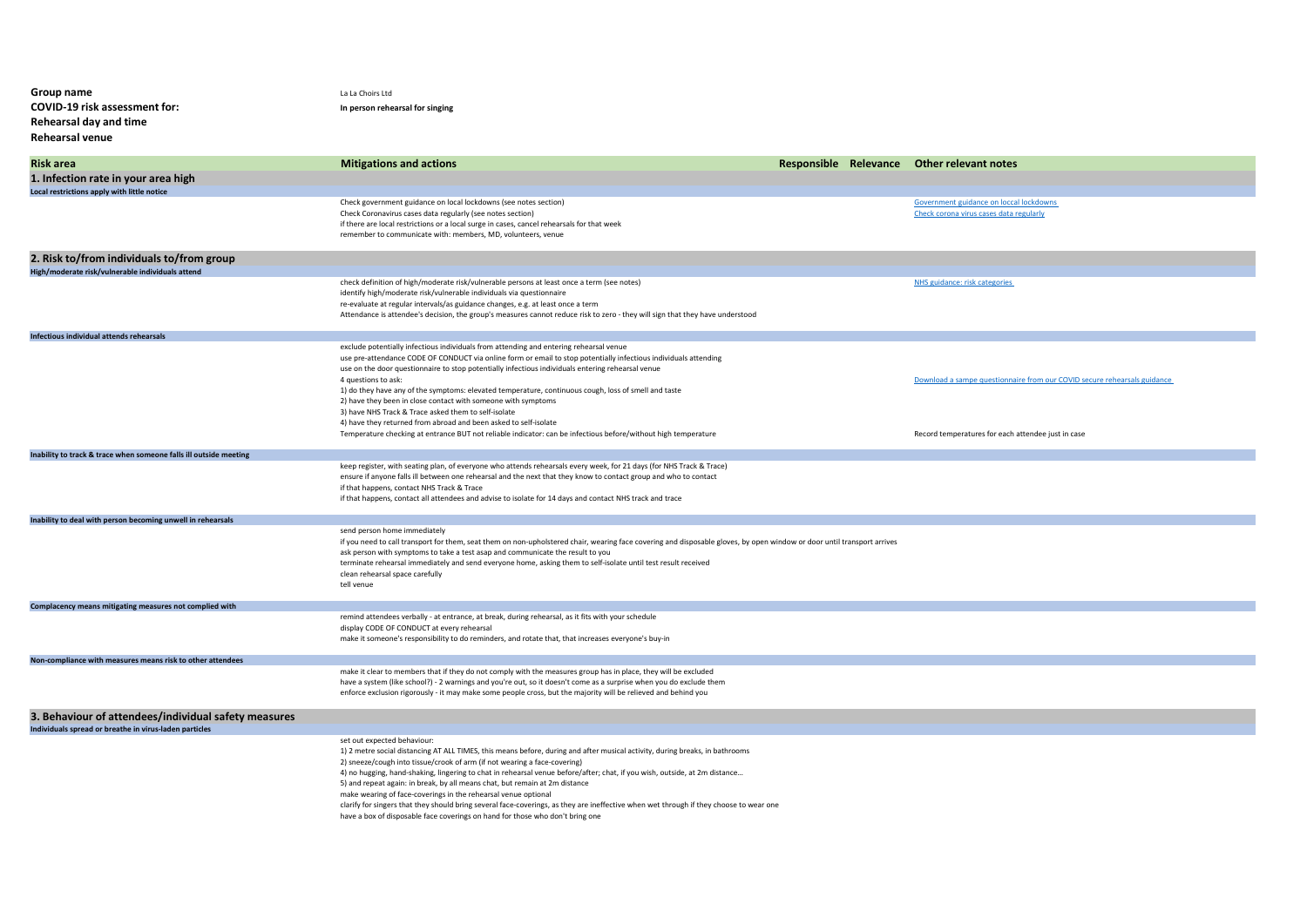| Group name<br>COVID-19 risk assessment for:<br>Rehearsal day and time<br>Rehearsal venue | La La Choirs Ltd<br>In person rehearsal for singing                                                                                                                                                                                                                                                                                                                                                                                                    |  |                                                                          |
|------------------------------------------------------------------------------------------|--------------------------------------------------------------------------------------------------------------------------------------------------------------------------------------------------------------------------------------------------------------------------------------------------------------------------------------------------------------------------------------------------------------------------------------------------------|--|--------------------------------------------------------------------------|
| <b>Risk area</b>                                                                         | <b>Mitigations and actions</b>                                                                                                                                                                                                                                                                                                                                                                                                                         |  | Responsible Relevance Other relevant notes                               |
| Individuals spread/pick up virus by touching shared surfaces                             |                                                                                                                                                                                                                                                                                                                                                                                                                                                        |  |                                                                          |
|                                                                                          | set out expected behaviours:<br>1) avoid touching shared surfaces as much as possible<br>2) sanitise/wash hands on arrival, departure, before/after break, after bathroom visit<br>3) bring your own and do not share equipment (music stands, sheet music, roisin, valve oil, wax, mutes, etc.)<br>4) use allocated seat and keep all their own equipment and personal belongings by and in that space<br>5) bring your own refreshments              |  |                                                                          |
| Volunteers pick up virus in course of their duties                                       |                                                                                                                                                                                                                                                                                                                                                                                                                                                        |  |                                                                          |
|                                                                                          | for volunteers helping with register/set up of percussion/traffic management/cleaning etc.:<br>1) contain and designate their area of operating (e.g. cleaning only, entrance only)<br>2) register who does what job on what date<br>3) limit and note who they work with (where applicable, e.g. arrivals area)<br>4) provide relevant personal protection equipment - e.g. disposable gloves, cleaning materials, face coverings                     |  |                                                                          |
| 4. Rehearsal space                                                                       |                                                                                                                                                                                                                                                                                                                                                                                                                                                        |  |                                                                          |
| Your usual venue is not Covid-19 secure                                                  |                                                                                                                                                                                                                                                                                                                                                                                                                                                        |  |                                                                          |
|                                                                                          | find out if they are - have they published their risk assessment, is it Covid-19 compliant<br>Check against COVID-19: Guidance for the safe use of multi-purpose community facilities (link in notes)<br>if they are not - find a different venue                                                                                                                                                                                                      |  | Covid-19 Guidance for the safe use of multi-purpose-community-facilities |
| Space not large enough (floor and volume) to be safe                                     |                                                                                                                                                                                                                                                                                                                                                                                                                                                        |  |                                                                          |
|                                                                                          | reduce numbers rehearsing to ensure social distancing of 2m is possible at all times, not just during singing/playing<br>consider: entrance/exit, route to bathrooms, route to break area, socially distanced queues at any of these points                                                                                                                                                                                                            |  |                                                                          |
| <b>Build-up of aerosols</b>                                                              |                                                                                                                                                                                                                                                                                                                                                                                                                                                        |  |                                                                          |
|                                                                                          | doors and windows to be open at all times<br>no fans allowed<br>sessions reduced to 40 minutes followed by 20 minutes ventilation<br>attendees doing to concurrent sessions to leave for the ventilation period                                                                                                                                                                                                                                        |  |                                                                          |
| Build-up of virus on shared surfaces                                                     |                                                                                                                                                                                                                                                                                                                                                                                                                                                        |  |                                                                          |
|                                                                                          | if using venue chairs:<br>1) clean before and after use<br>2) limit number of volunteers handling such shared equipment - attendees to leave chairs in position at end of sessions<br>keep a register of who does it on what date; provide gloves and hand-sanitiser<br>cleaning of shared surfaces - tables, light switches, door handles - before and after rehearsals - see notes<br>cleaning of facilities: bathrooms, sinks, kitchens - see notes |  |                                                                          |
| Covid transmission in bathroom facilities                                                |                                                                                                                                                                                                                                                                                                                                                                                                                                                        |  |                                                                          |
| Aerosols in air                                                                          | ensure social distancing maintained when queueing for facilities and also inside toilet block<br>consider blocking off some of the sinks to maintain that<br>consider queue traffic management with tape/barriers/stewards                                                                                                                                                                                                                             |  |                                                                          |
| <b>Contaminated surfaces</b>                                                             | ensure cleaning before and after rehearsals, more frequently if few facilities for many people - see notes<br>encourage hand washing - soap, paper towels, poster reminding, poster with handwashing technique<br>provide hand sanitiser on way into toilet facilities                                                                                                                                                                                 |  |                                                                          |
| Queueing points and traffic flow (applies to all rooms / areas)                          |                                                                                                                                                                                                                                                                                                                                                                                                                                                        |  |                                                                          |
| Difficulty of maintaining 2m social distancing                                           | 2m markers on floor; one way systems; clear signage<br>Arrival will take time (register/pre-assessment/temperature): volunteers will manage queueing<br>Leaving after rehearsal - reminder not to linger and socialise inside<br>Only one person at a time to use toilets                                                                                                                                                                              |  |                                                                          |
| <b>Rubbish</b>                                                                           |                                                                                                                                                                                                                                                                                                                                                                                                                                                        |  |                                                                          |
| Contaminated material not properly disposed of                                           | venue to ensure no rubbish there before rehearsals/bins empty<br>attendees to take any rubbish home with them<br>provide volunteers with gloves, hand sanitiser, soap/towels                                                                                                                                                                                                                                                                           |  |                                                                          |